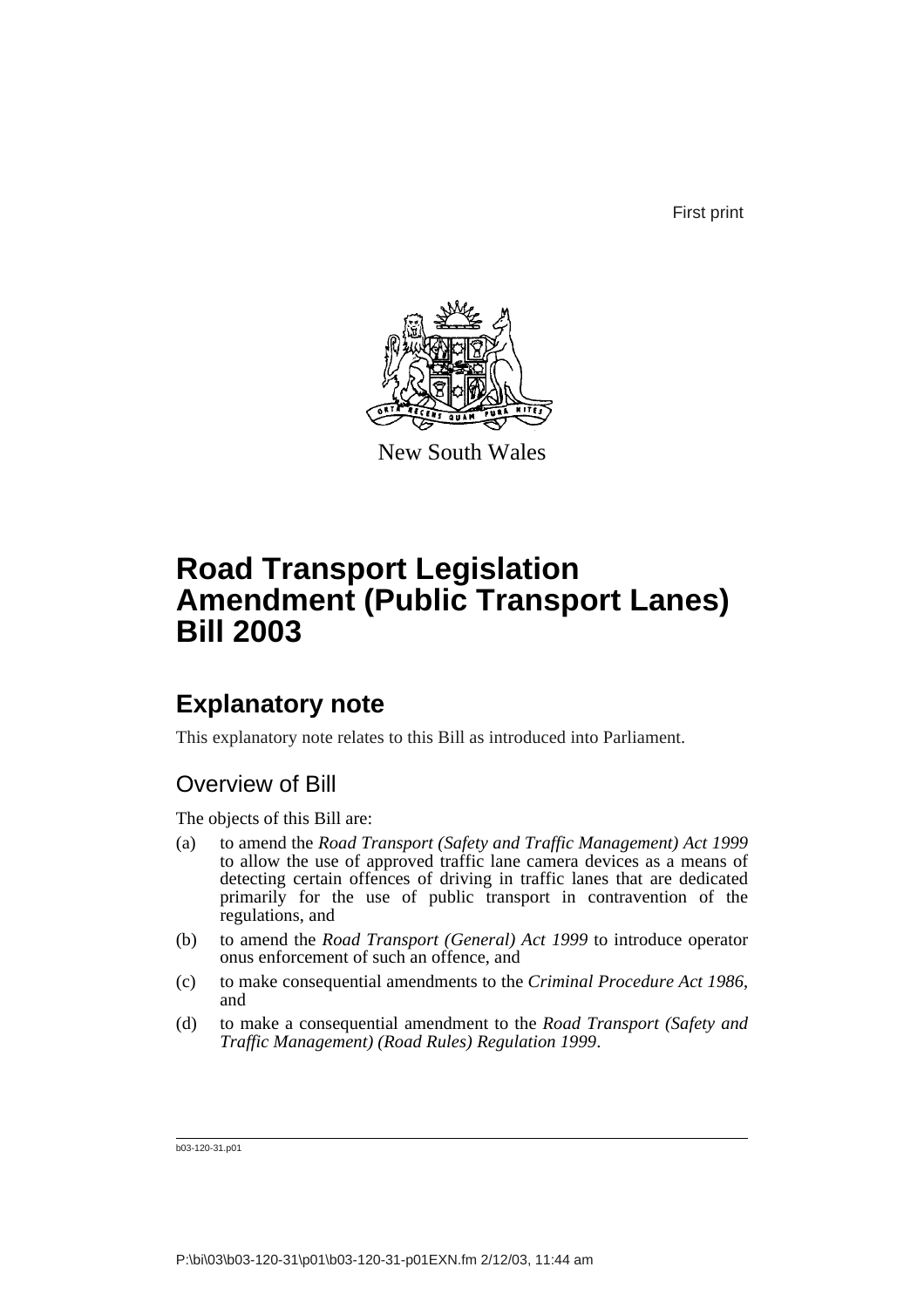Explanatory note

## Outline of provisions

**Clause 1** sets out the name (also called the short title) of the proposed Act.

**Clause 2** provides for the commencement of the proposed Act on the date of assent.

**Clause 3** is a formal provision that gives effect to the amendments to the Acts and regulation set out in Schedules 1–4.

## **Schedule 1 Amendment of Road Transport (Safety and Traffic Management) Act 1999 No 20**

**Schedule 1 [1]** inserts a new Division 3 in Part 4 of the *Road Transport (Safety and Traffic Management) Act 1999* to provide for the use of photographs taken by approved traffic lane camera devices as evidence of public transport lane offences. A public transport lane offence is defined to include a bus lane offence, a T-Way lane offence or any other offence of driving a vehicle in a public transport lane in contravention of the regulations that is prescribed by the regulations for the purposes of the proposed definition. **Schedule 1 [3]** makes a consequential amendment. **Schedule 1 [2]** inserts a provision of a savings and transitional nature.

## **Schedule 2 Amendment of Road Transport (General) Act 1999 No 18**

**Schedule 2 [5]** expands the owner onus enforcement provisions in section 43 of the *Road Transport (General) Act 1999* so that the provisions will also apply to a public transport lane offence that is detected by an approved traffic lane camera device. **Schedule 2 [2]–[4], [6] and [7]** make consequential amendments. **Schedule 2 [1]** provides that in any prosecution under section 43, the responsible person for the vehicle in which a designated offence occurs may rely on any defence that would be available to the actual offender. **Schedule 2 [8]** inserts a provision of a savings and transitional nature.

## **Schedule 3 Amendment of Criminal Procedure Act 1986 No 209**

**Schedule 3 [1]–[5]** amend section 283 of the *Criminal Procedure Act 1986* which deals with the need for, and admissibility of, certain evidentiary matters relating to law enforcement devices. The proposed amendments are consequential on the amendments to the *Road Transport (Safety and Traffic Management) Act 1999* and the *Road Transport (General) Act 1999*. The amendments extend the coverage of section 283 to approved traffic lane camera

Explanatory note page 2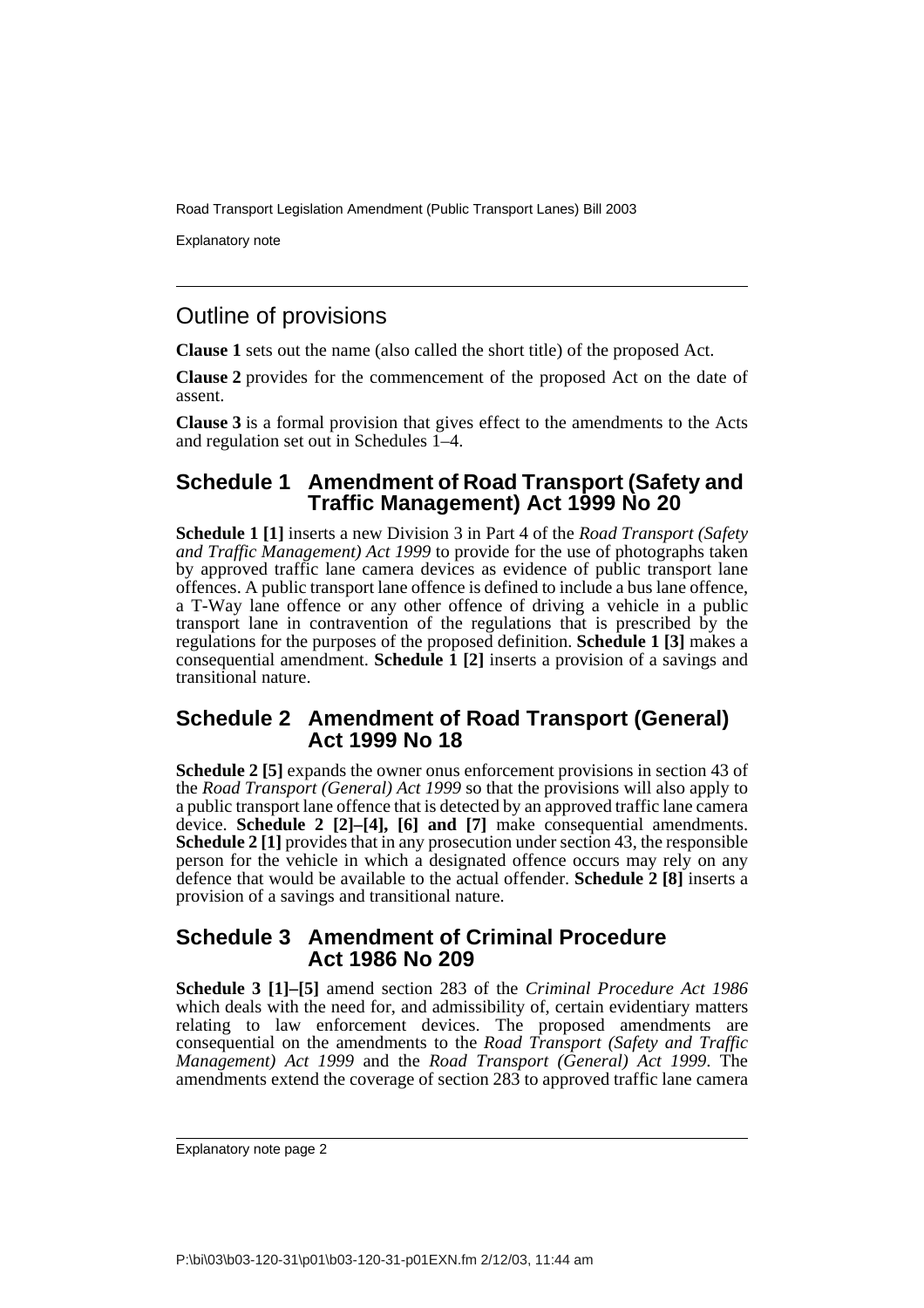Explanatory note

devices and to certificates and photographs that are admissible in proceedings by virtue of proposed Division 3 of Part 4 of the *Road Transport (Safety and Traffic Management) Act 1999*. **Schedule 3 [6]** inserts a provision of a savings and transitional nature.

## **Schedule 4 Amendment of Road Transport (Safety and Traffic Management) (Road Rules) Regulation 1999**

**Schedule 4** makes a consequential amendment to the *Road Transport (Safety and Traffic Management) (Road Rules) Regulation 1999* to prescribe a security indicator for the purposes of proposed section 57B (2) (b) of the *Road Transport (Safety and Traffic Management) Act 1999*. A security indicator is a marking on a photograph that verifies that the photograph was taken by a particular camera.

Explanatory note page 3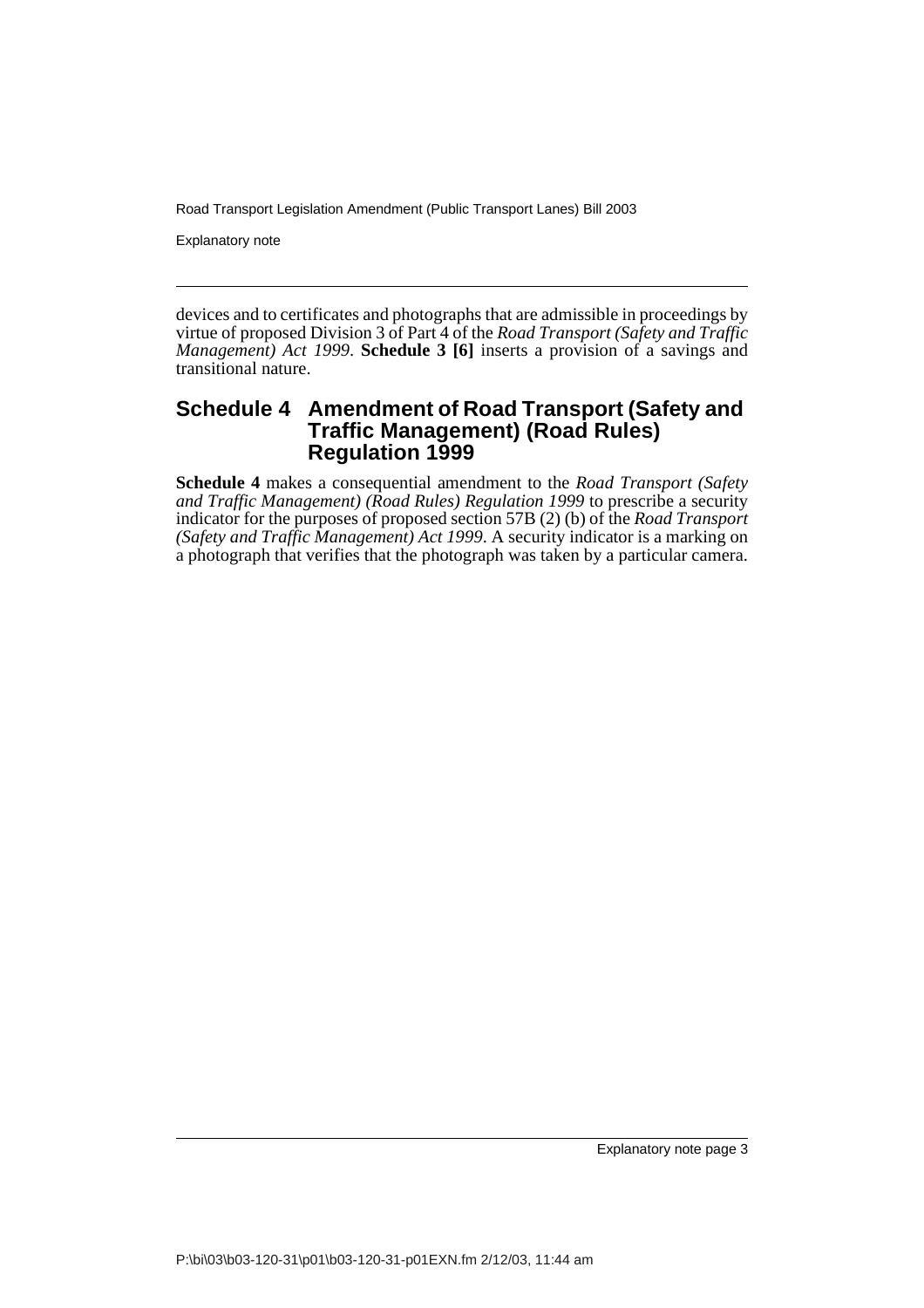Explanatory note

Explanatory note page 4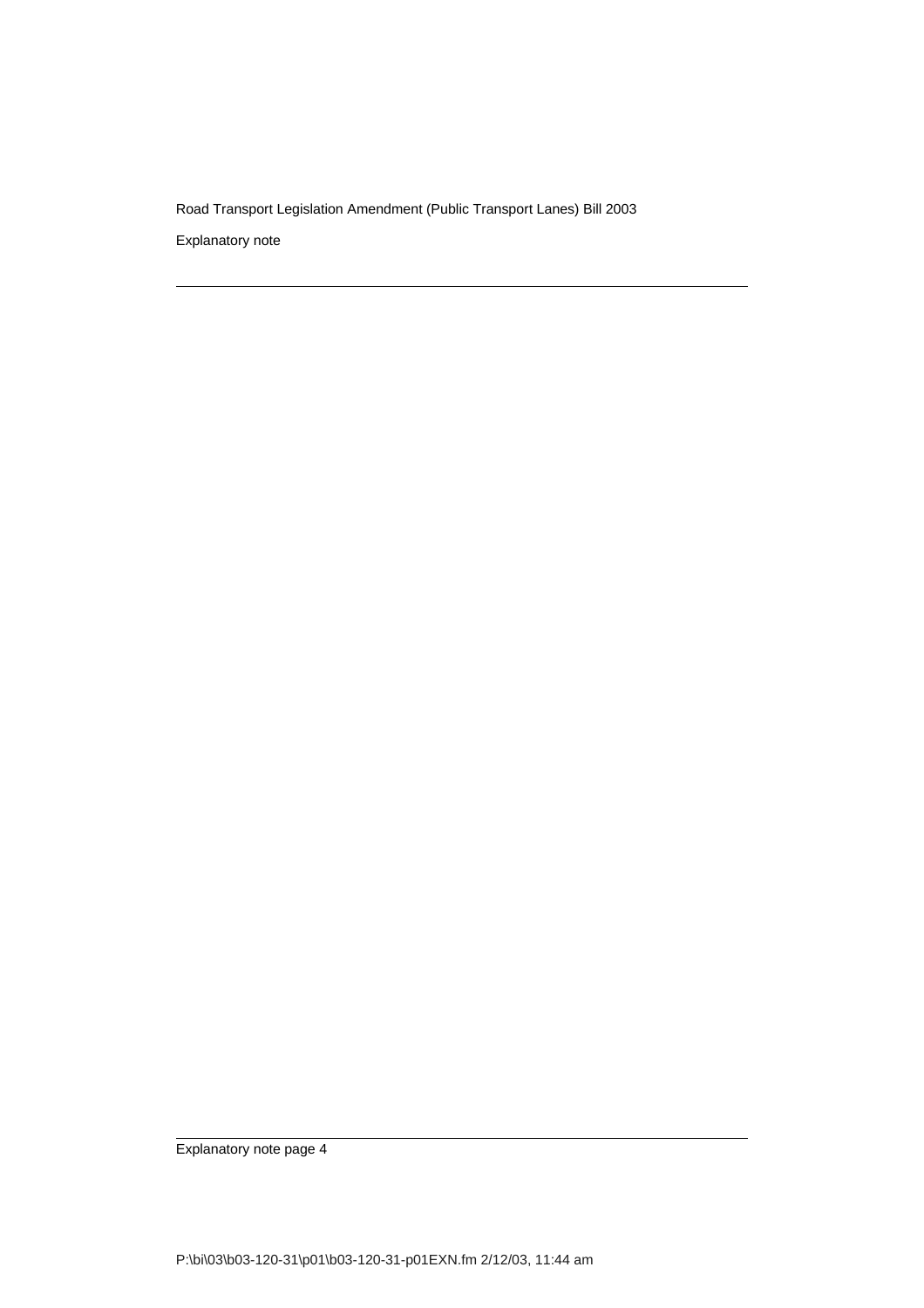First print



New South Wales

# **Road Transport Legislation Amendment (Public Transport Lanes) Bill 2003**

## **Contents**

|            |                                                      | Page           |
|------------|------------------------------------------------------|----------------|
|            | Name of Act                                          | $\overline{2}$ |
|            | Commencement                                         | $\overline{2}$ |
| 3          | Amendment of Acts and regulation                     | $\mathcal{P}$  |
| Schedule 1 | Amendment of Road Transport (Safety and Traffic      |                |
|            | Management) Act 1999 No 20                           | 3              |
| Schedule 2 | Amendment of Road Transport (General) Act 1999 No 18 | 6              |
| Schedule 3 | Amendment of Criminal Procedure Act 1986 No 209      | 9              |
| Schedule 4 | Amendment of Road Transport (Safety and Traffic      |                |
|            | Management) (Road Rules) Regulation 1999             | 10             |

b03-120-31.p01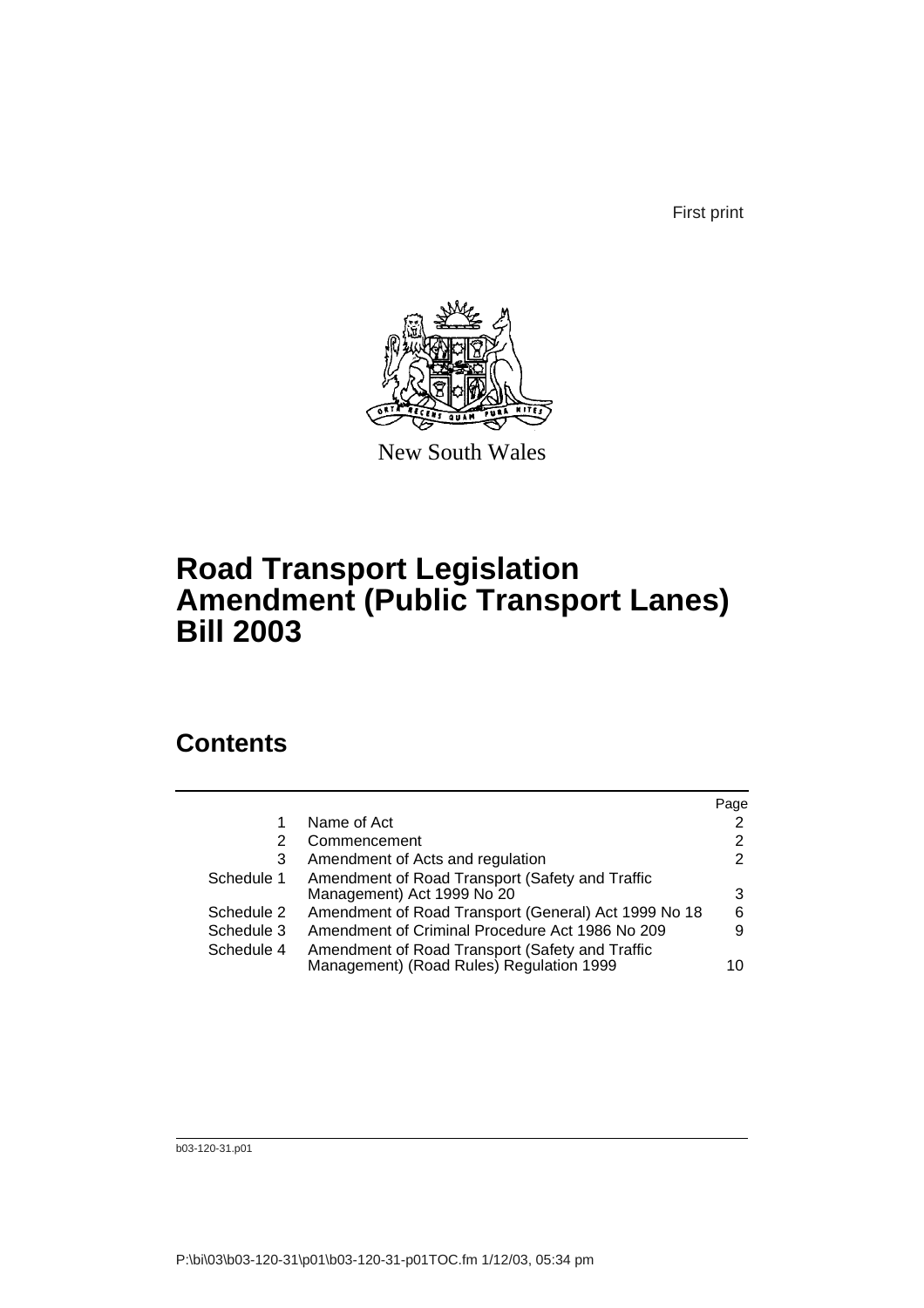**Contents** 

Page

Contents page 2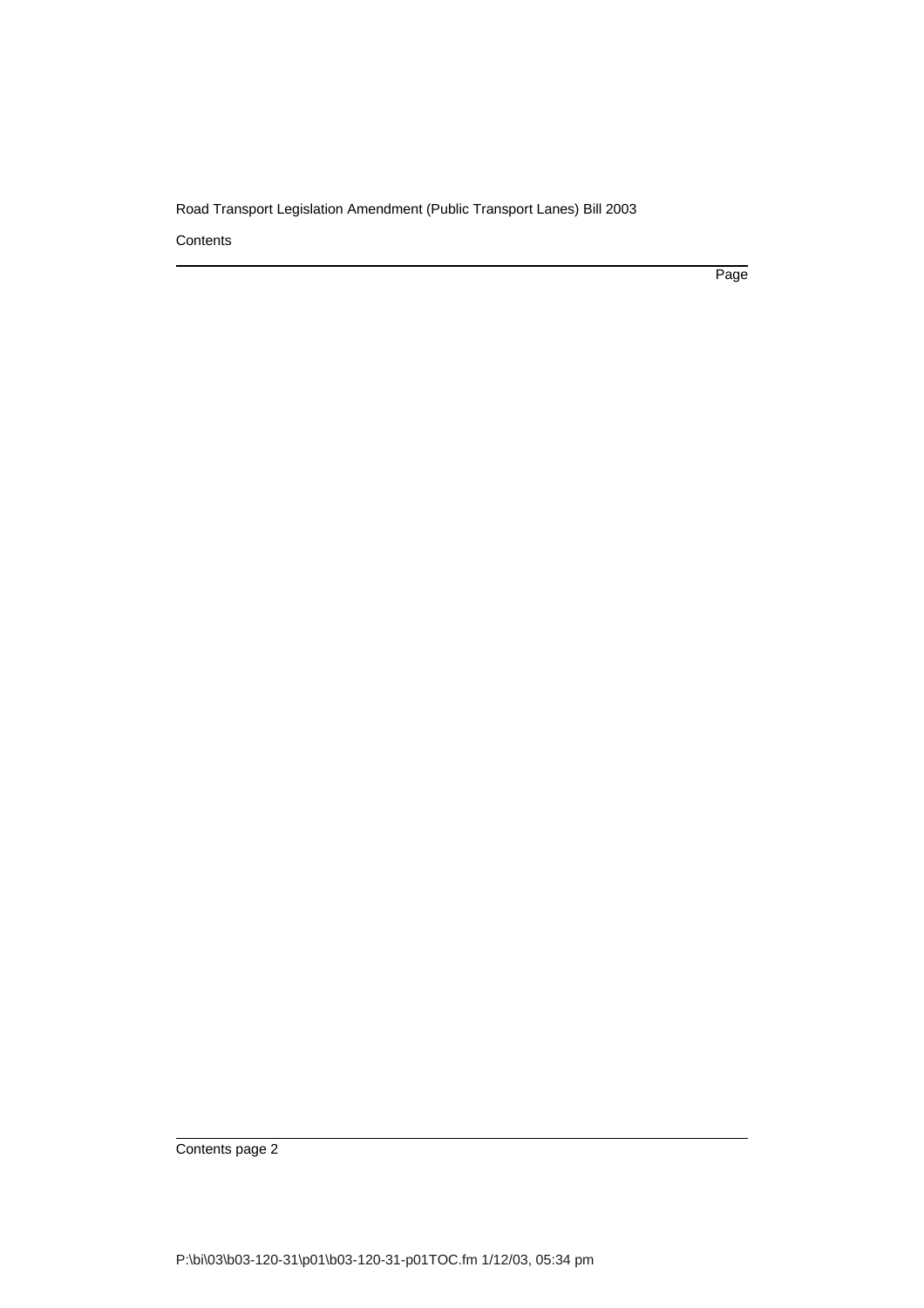

New South Wales

# **Road Transport Legislation Amendment (Public Transport Lanes) Bill 2003**

No , 2003

## **A Bill for**

An Act to amend the *Road Transport (Safety and Traffic Management) Act 1999* to allow the use of approved traffic lane camera devices to detect offences involving vehicles driven in traffic lanes dedicated primarily for the use of public transport; to amend the *Road Transport (General) Act 1999* to introduce operator onus enforcement of those offences; to make consequential amendments to the *Criminal Procedure Act 1986* and other legislation; and for other purposes.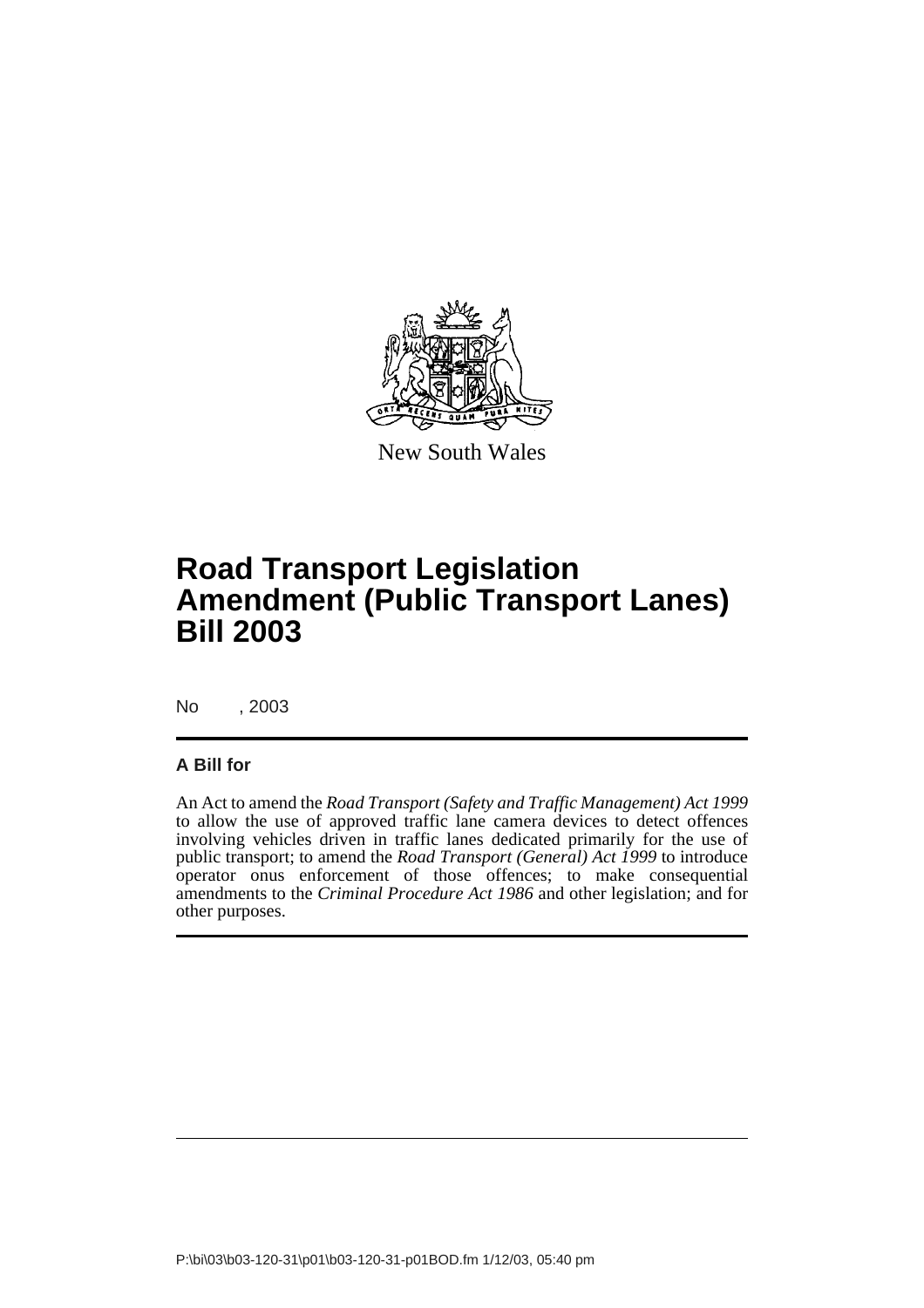<span id="page-7-2"></span><span id="page-7-1"></span><span id="page-7-0"></span>

| The Legislature of New South Wales enacts: |                                                                                                 |                     |
|--------------------------------------------|-------------------------------------------------------------------------------------------------|---------------------|
| 1                                          | Name of Act                                                                                     | 2                   |
|                                            | This Act is the Road Transport Legislation Amendment (Public<br>Transport Lanes) Act 2003.      | 3<br>$\overline{4}$ |
| $\overline{2}$                             | <b>Commencement</b>                                                                             | 5                   |
|                                            | This Act commences on the date of assent to this Act.                                           | 6                   |
| 3                                          | <b>Amendment of Acts and regulation</b>                                                         | $\overline{7}$      |
|                                            | Each Act and regulation specified in Schedules 1–4 is amended as<br>set out in those Schedules. | 8<br>9              |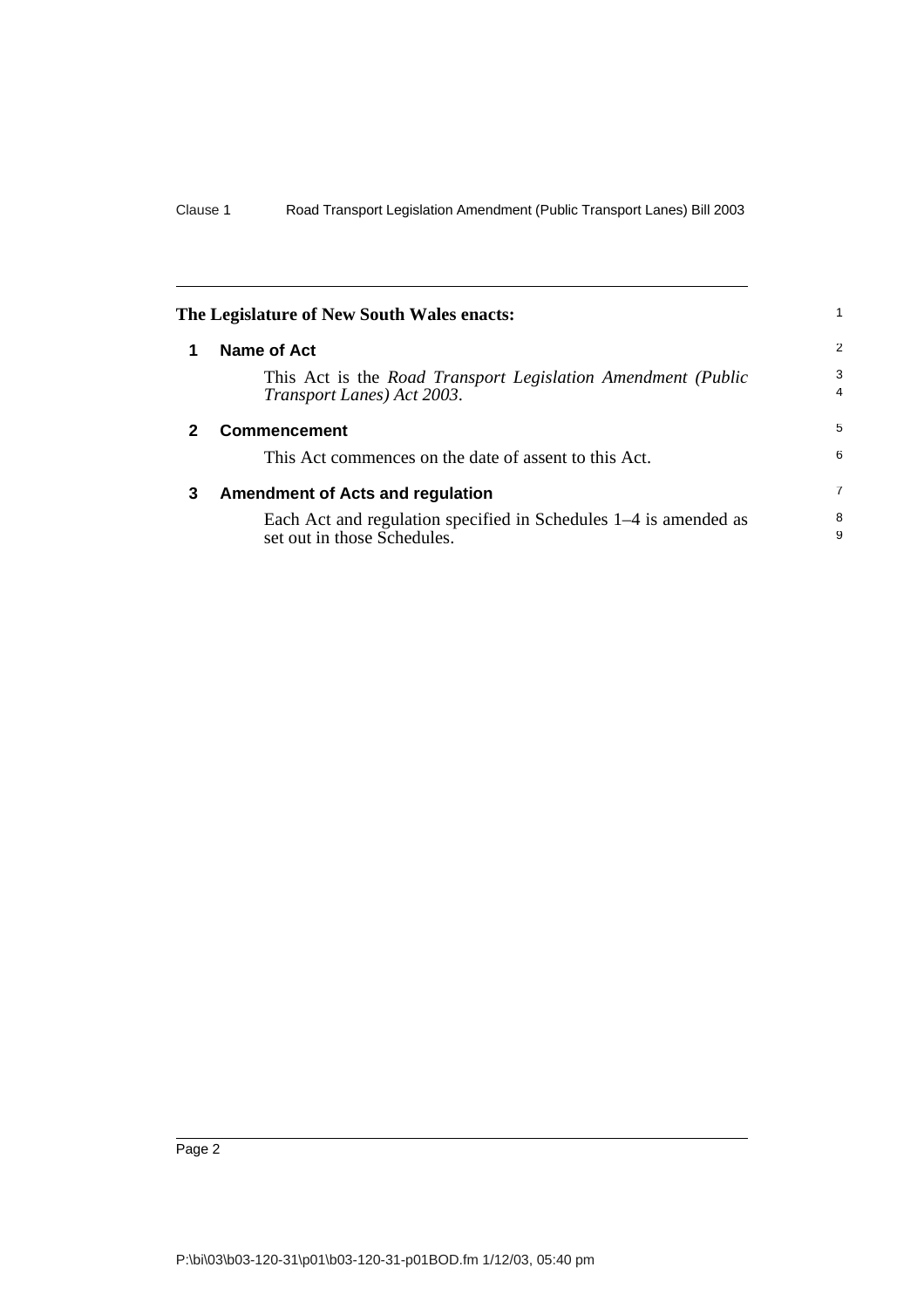Amendment of Road Transport (Safety and Traffic Management) Act 1999 No 20 Schedule 1

#### <span id="page-8-0"></span>**Schedule 1 Amendment of Road Transport (Safety and Traffic Management) Act 1999 No 20** (Section 3) **[1] Part 4 Traffic control devices** Insert after Division 2: **Division 3 Monitoring of public transport lane offences 57A Approved traffic lane camera devices** In this Act: *approved traffic lane camera device* means a device of a type approved by the Governor by order published in the Gazette as being designed to photograph a vehicle that is driven in a traffic lane on a road or a road related area and to record on any such photograph: (a) the date on which the photograph is taken, and (b) the time and location at which the photograph is taken, and (c) the direction and lane in which the vehicle activating the camera is travelling, and (d) the kind of traffic lane in which the vehicle activating the camera is travelling, and (e) such other information as may be prescribed by the regulations. **57B Photographic evidence of public transport lane offences** (1) In this section: *authorised person* means a person (or a person belonging to a class of persons) authorised by the Authority to install and 10 11 12 13 14 15 16 17 18 19 20 21 22 23 24 25 26 27

*public transport lane* means a traffic lane on a road or road related area that is dedicated by or under this Act (whether continuously or at particular times) primarily for the use of coaches regardless of whether certain other vehicles, such as emergency vehicles, are also permitted to use the lane.

inspect approved traffic lane camera devices.

Page 3

6

7 8 9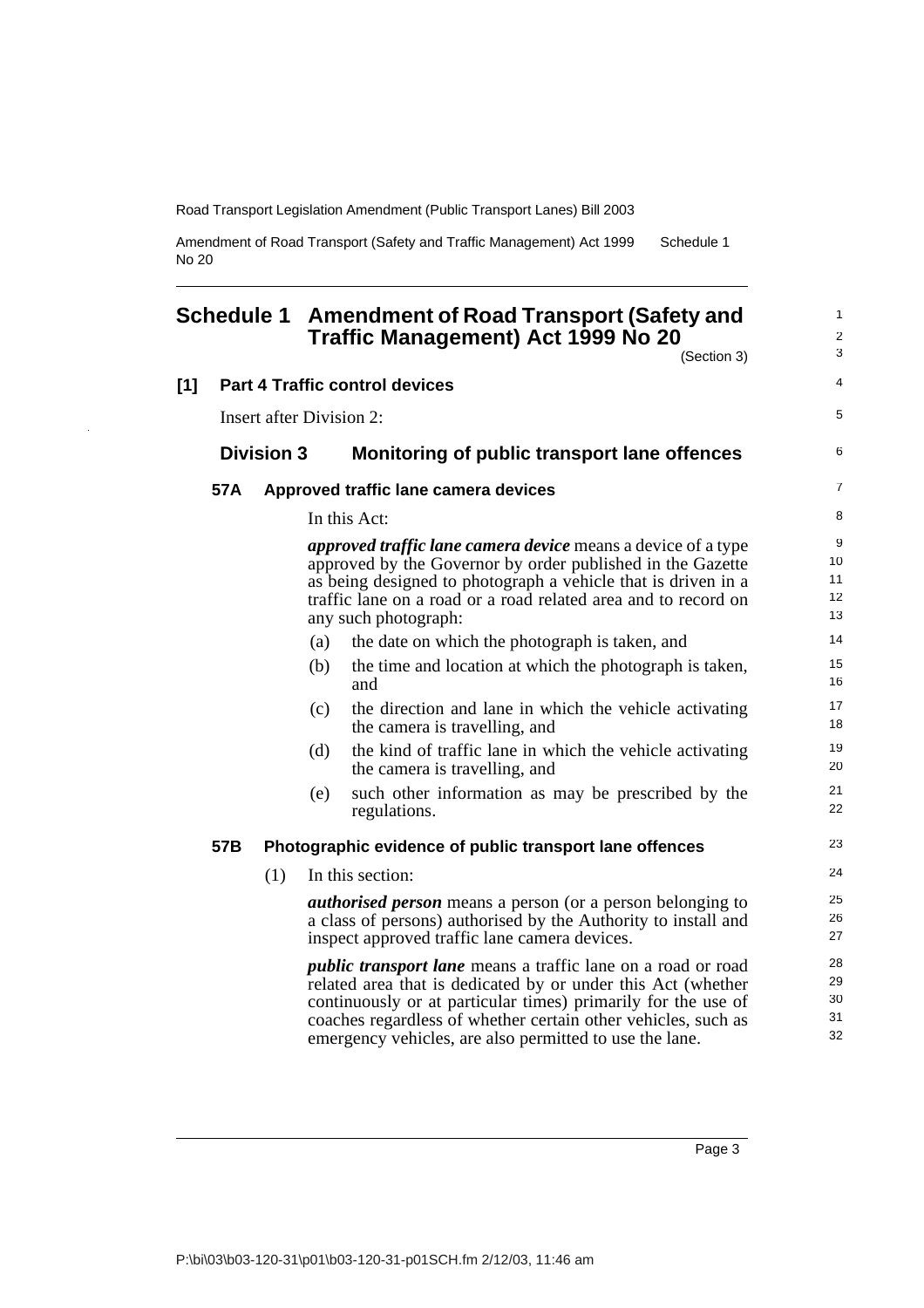Schedule 1 Amendment of Road Transport (Safety and Traffic Management) Act 1999 No 20

#### *public transport lane offence* means:

(a) an offence against clause 96B (1) of the *Road Transport (Safety and Traffic Management) (Road Rules) Regulation 1999*, or

- (b) an offence against rule 154 (1) of the *Australian Road Rules* within the meaning of the *Road Transport (Safety and Traffic Management) (Road Rules) Regulation 1999*, or
- (c) any other offence of driving a vehicle in a public transport lane in contravention of the regulations that is prescribed by the regulations for the purposes of this definition.
- (2) In proceedings for a public transport lane offence:
	- (a) one or more photographs tendered in evidence as photographs taken by means of the operation, on a specified day, of an approved traffic lane camera device or devices installed at a specified location or locations is or are taken to have been so taken (unless evidence to the contrary is adduced), and
	- (b) evidence that a photograph tendered in evidence taken by an approved traffic lane camera device bears a security indicator of a kind prescribed by the regulations is evidence (unless evidence to the contrary is adduced) that the photograph has not been altered since it was taken, and
	- (c) any such photograph is evidence (unless evidence to the contrary is adduced) of the matters shown or recorded on the photograph, and
	- (d) evidence of the condition of an approved traffic lane camera device is not required unless evidence that the device was not in proper condition has been adduced.
- (3) When a photograph tendered in evidence is taken by an approved traffic lane camera device, a certificate purporting to be signed by an authorised person and certifying the following particulars is also to be tendered in evidence and is evidence (unless evidence to the contrary is adduced) of those particulars:
	- (a) that the person is an authorised person,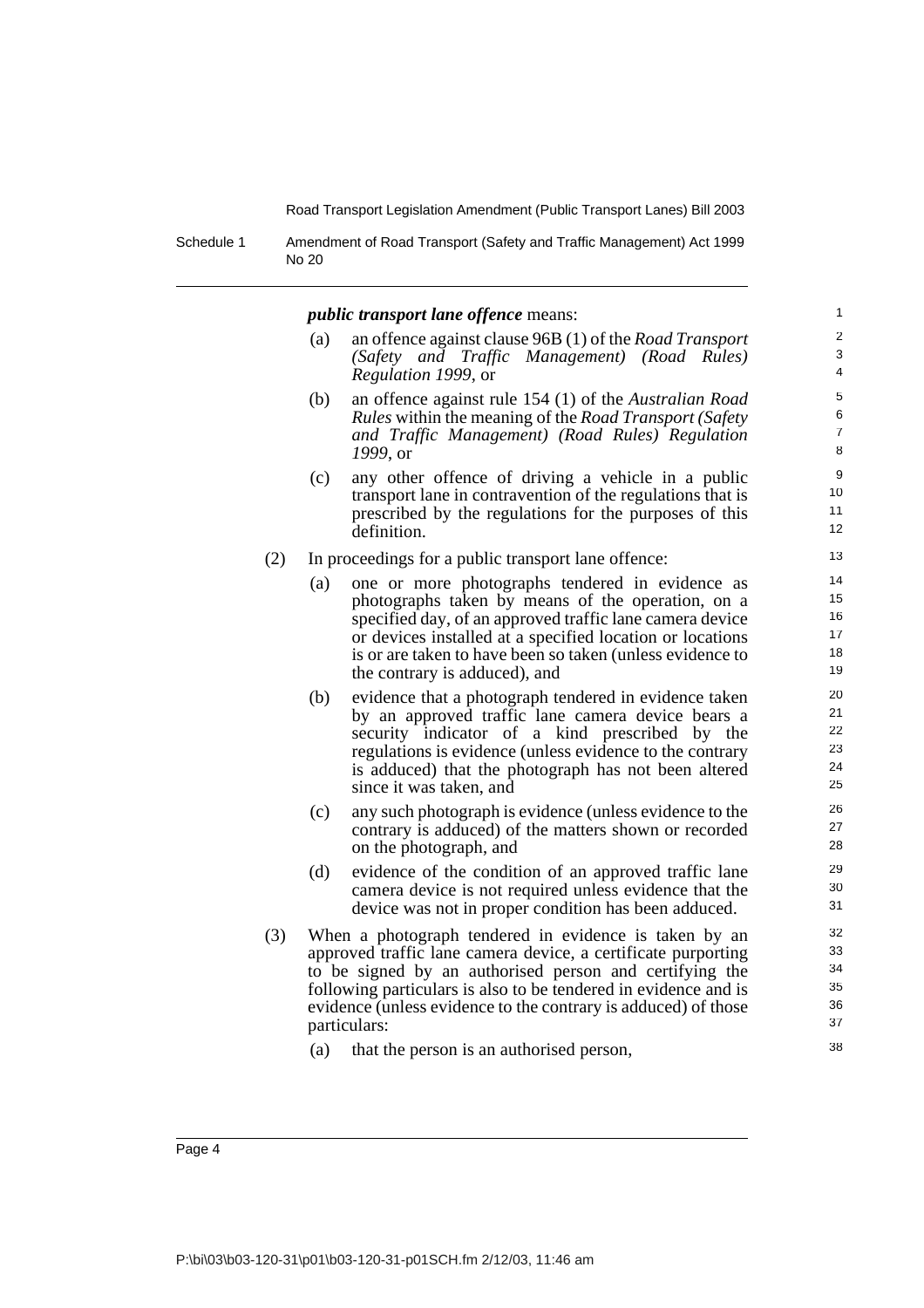Amendment of Road Transport (Safety and Traffic Management) Act 1999 No 20 Schedule 1

|     |                   | (b)<br>(c) | that within 30 days (or such other period as may be<br>prescribed by the regulations) before the time and day<br>recorded on the photograph as the time at which and the<br>day on which the photograph was taken, the person<br>carried out the inspection specified in the certificate on<br>the approved traffic lane camera device that took the<br>photograph,<br>that on that inspection the approved traffic lane camera<br>device was found to be operating correctly. | 1<br>$\overline{2}$<br>3<br>4<br>5<br>6<br>$\overline{7}$<br>8<br>9 |
|-----|-------------------|------------|--------------------------------------------------------------------------------------------------------------------------------------------------------------------------------------------------------------------------------------------------------------------------------------------------------------------------------------------------------------------------------------------------------------------------------------------------------------------------------|---------------------------------------------------------------------|
|     | (4)               |            | A single certificate may be tendered for the purposes of<br>subsection (3) if more than one photograph taken by an<br>approved traffic lane camera device is tendered in evidence,<br>but only if:                                                                                                                                                                                                                                                                             | 10<br>11<br>12<br>13                                                |
|     |                   | (a)<br>(b) | each photograph is of the same vehicle, and<br>each photograph is taken on the same day at<br>approximately the same time and at approximately the<br>same location.                                                                                                                                                                                                                                                                                                           | 14<br>15<br>16<br>17                                                |
| [2] |                   |            | Schedule 2 Savings, transitional and other provisions                                                                                                                                                                                                                                                                                                                                                                                                                          | 18                                                                  |
|     |                   |            | Insert at the end of clause $1(1)$ :                                                                                                                                                                                                                                                                                                                                                                                                                                           | 19                                                                  |
|     |                   |            | Road Transport Legislation Amendment (Public Transport<br>Lanes) Act 2003, but only in relation to the amendments made<br>to this Act                                                                                                                                                                                                                                                                                                                                          | 20<br>21<br>22                                                      |
| [3] | <b>Dictionary</b> |            |                                                                                                                                                                                                                                                                                                                                                                                                                                                                                | 23                                                                  |
|     |                   |            | Insert in clause 1 in alphabetical order:                                                                                                                                                                                                                                                                                                                                                                                                                                      | 24                                                                  |
|     |                   |            | <i>approved traffic lane camera device</i> —see section 57A.                                                                                                                                                                                                                                                                                                                                                                                                                   | 25                                                                  |
|     |                   |            |                                                                                                                                                                                                                                                                                                                                                                                                                                                                                |                                                                     |

Page 5

J.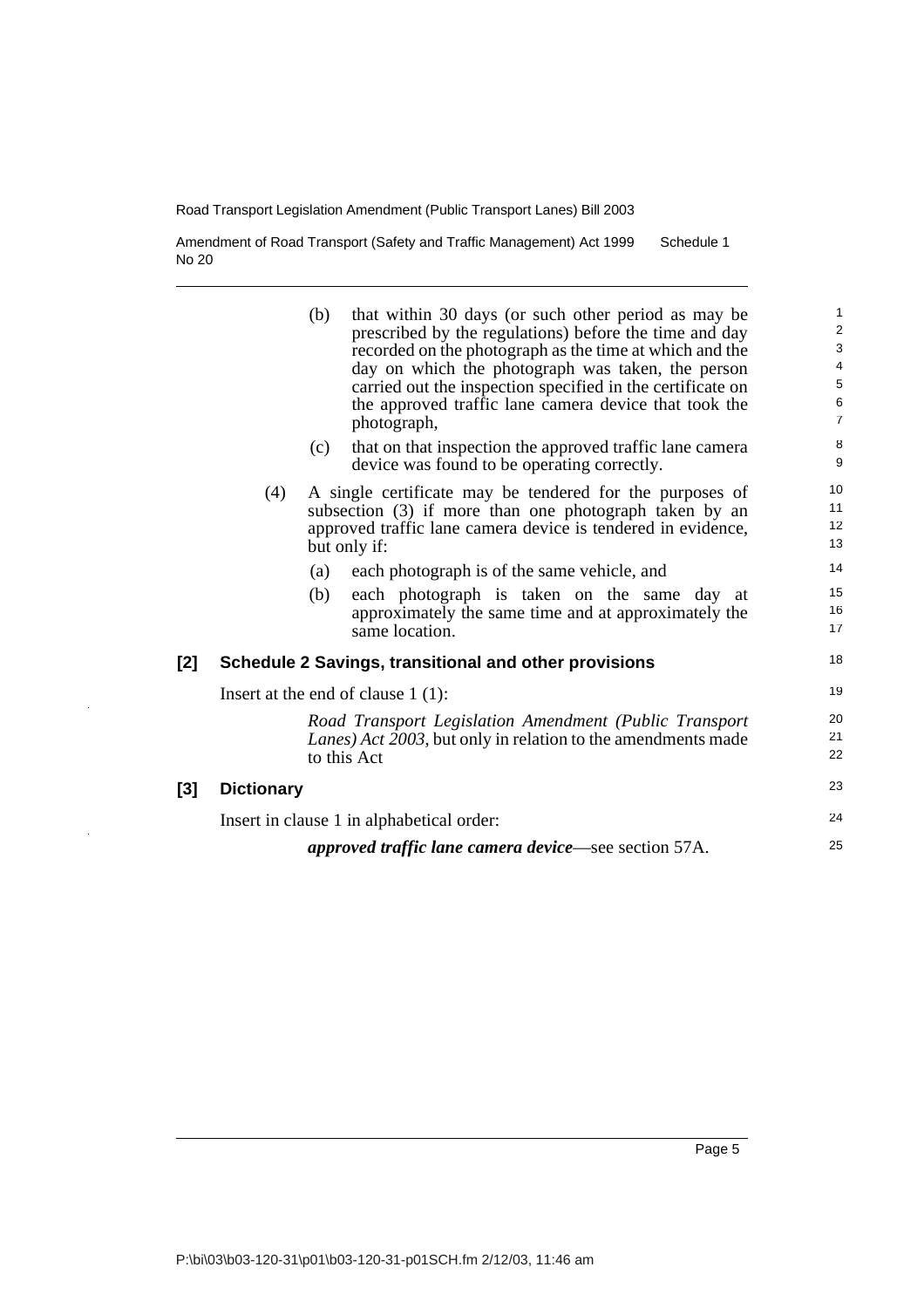Schedule 2 Amendment of Road Transport (General) Act 1999 No 18

## <span id="page-11-0"></span>**Schedule 2 Amendment of Road Transport (General) Act 1999 No 18**

(Section 3)

| [1] | designated offences          | Section 43 Liability of responsible person for vehicle for                                                                            | 4<br>5         |
|-----|------------------------------|---------------------------------------------------------------------------------------------------------------------------------------|----------------|
|     |                              | Omit section 43 $(1)$ (a) and (b). Insert instead:                                                                                    | 6              |
|     | (a)                          | in any case where the offence is dealt with under<br>Division 1—the person satisfies the authorised officer<br>under section 15 that: | 7<br>8<br>9    |
|     |                              | the vehicle was at the relevant time a stolen<br>(i)<br>vehicle or a vehicle illegally taken or used, or                              | 10<br>11       |
|     |                              | the actual offender would have a defence to any<br>(ii)<br>prosecution for the designated offence brought<br>against the offender, or | 12<br>13<br>14 |
|     | (b)                          | in any other case—the person satisfies the court hearing<br>the proceedings for the offence that:                                     | 15<br>16       |
|     |                              | the vehicle was at the relevant time a stolen<br>(i)<br>vehicle or a vehicle illegally taken or used, or                              | 17<br>18       |
|     |                              | the actual offender would have a defence to any<br>(ii)<br>prosecution for the designated offence brought<br>against the offender.    | 19<br>20<br>21 |
| [2] |                              | Section 43 (4) and (7), headings                                                                                                      | 22             |
|     |                              | Omit "camera-detected traffic light offence or camera-recorded<br>speeding offence" wherever occurring.                               | 23<br>24       |
|     |                              | Insert instead "camera recorded offence".                                                                                             | 25             |
| [3] |                              | Section 43 (4) (a), (5) (b), (7) and (8) (b)                                                                                          | 26             |
|     | offence" wherever occurring. | Omit "camera-detected traffic light offence or camera-recorded speeding                                                               | 27<br>28       |
|     |                              | Insert instead "camera recorded offence".                                                                                             | 29             |
| [4] | <b>Section 43 (11)</b>       |                                                                                                                                       | 30             |
|     | recorded speeding offence.   | Omit the definitions of <i>camera-detected traffic light offence</i> and <i>camera-</i>                                               | 31<br>32       |
|     |                              |                                                                                                                                       |                |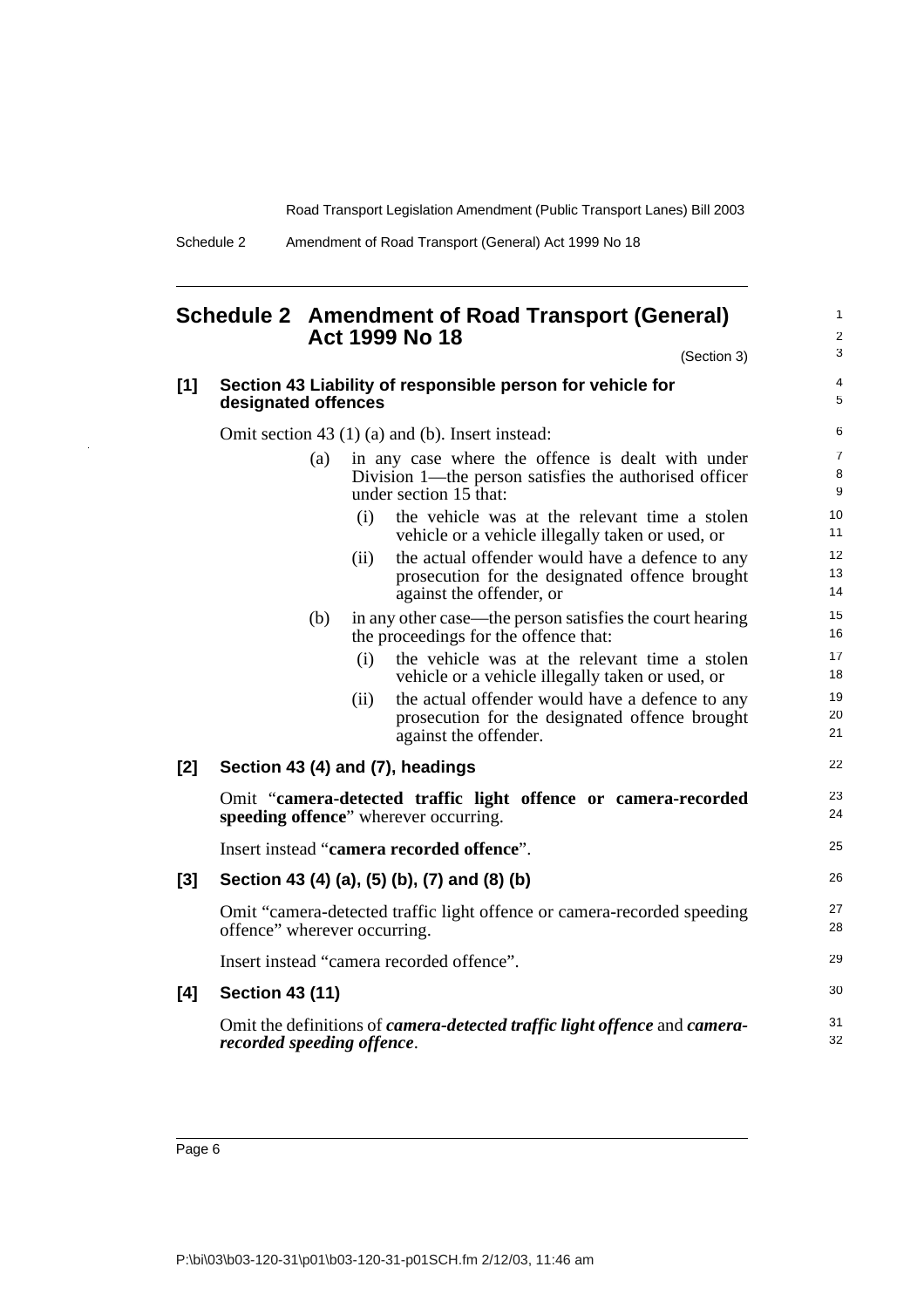Amendment of Road Transport (General) Act 1999 No 18 Schedule 2

 $\hat{\mathcal{A}}$ 

 $\frac{1}{2}$ 

| [5]   | <b>Section 43 (11)</b> |                                                                                                                                                                                                                                                                                                                                            | 1                                       |
|-------|------------------------|--------------------------------------------------------------------------------------------------------------------------------------------------------------------------------------------------------------------------------------------------------------------------------------------------------------------------------------------|-----------------------------------------|
|       |                        | Insert in alphabetical order:                                                                                                                                                                                                                                                                                                              | $\overline{2}$                          |
|       |                        | <i>camera recorded offence</i> means:                                                                                                                                                                                                                                                                                                      | 3                                       |
|       |                        | a public transport lane offence as defined in section 57B<br>(a)<br>of<br>the<br>Road<br>Transport<br>(Safety and<br>Traffic<br>Management) Act 1999 in respect of which the penalty<br>notice or the summons indicates that the offence was<br>detected by an approved traffic lane camera device<br>(within the meaning of that Act), or | 4<br>5<br>6<br>$\overline{7}$<br>8<br>9 |
|       |                        | a traffic light offence as defined in section 57 of the<br>(b)<br>Road Transport (Safety and Traffic Management) Act<br>1999 in respect of which the penalty notice or the<br>summons indicates that the offence was detected by an<br>approved camera detection device (within the meaning<br>of that Act), or                            | 10<br>11<br>12<br>13<br>14<br>15        |
|       |                        | a speeding offence in respect of which the penalty<br>(c)<br>notice or the summons indicates that the offence was<br>detected by an approved speed measuring device and<br>recorded by an approved camera recording device<br>(within the meaning of the Road Transport (Safety and<br>Traffic Management) Act 1999).                      | 16<br>17<br>18<br>19<br>20<br>21        |
| [6]   |                        | Section 43 (11), definition of "designated offence"                                                                                                                                                                                                                                                                                        | 22                                      |
|       |                        | Omit the definition. Insert instead:                                                                                                                                                                                                                                                                                                       | 23                                      |
|       |                        | <i>designated offence</i> means:                                                                                                                                                                                                                                                                                                           | 24                                      |
|       |                        | a camera recorded offence, or<br>(a)                                                                                                                                                                                                                                                                                                       | 25                                      |
|       |                        | a parking offence.<br>(b)                                                                                                                                                                                                                                                                                                                  | 26                                      |
| $[7]$ |                        | <b>Section 47 Proceedings for offences</b>                                                                                                                                                                                                                                                                                                 | 27                                      |
|       |                        | Omit section 47 (3). insert instead:                                                                                                                                                                                                                                                                                                       | 28                                      |
|       | (3)                    | In this section:                                                                                                                                                                                                                                                                                                                           | 29                                      |
|       |                        | <i>operator onus offence</i> means a designated offence within the<br>meaning of section 43.                                                                                                                                                                                                                                               | 30<br>31                                |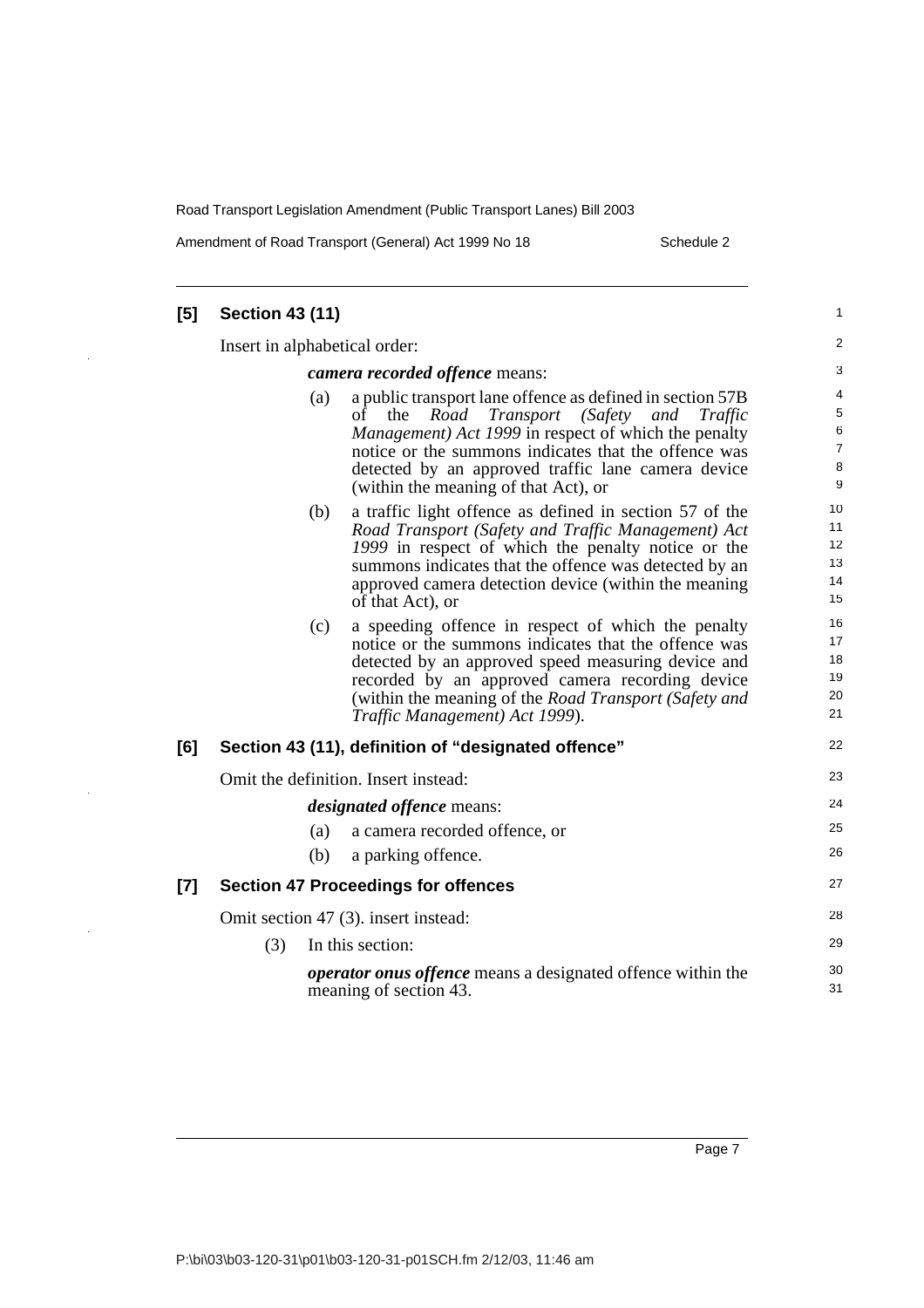Schedule 2 Amendment of Road Transport (General) Act 1999 No 18

### **[8] Schedule 2 Savings, transitional and other provisions**

Insert at the end of clause 1 (1):

*Road Transport Legislation Amendment (Public Transport Lanes) Act 2003*, but only in relation to the amendments made to this Act

Page 8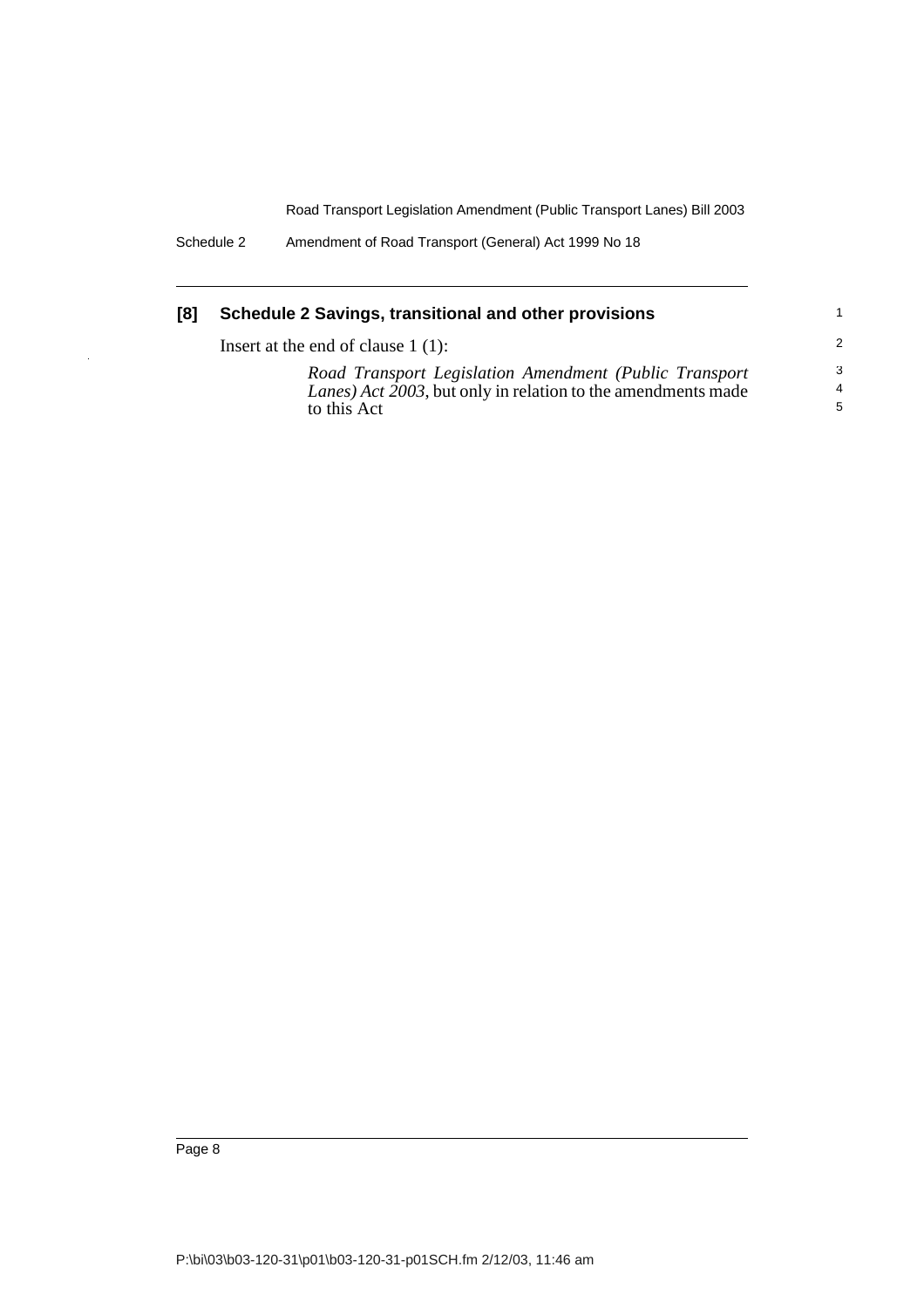Amendment of Criminal Procedure Act 1986 No 209 Schedule 3

l,

<span id="page-14-0"></span>

| <b>Schedule 3 Amendment of Criminal Procedure Act</b><br>1986 No 209 |                                                                                                                                       | 1<br>$\overline{\mathbf{c}}$ |
|----------------------------------------------------------------------|---------------------------------------------------------------------------------------------------------------------------------------|------------------------------|
|                                                                      | (Section 3)                                                                                                                           | 3                            |
| [1]                                                                  | <b>Section 283 Law enforcement devices</b>                                                                                            | $\overline{4}$               |
|                                                                      | Omit "or 57" from section 283 (1) (a). Insert instead ", 57 or 57B".                                                                  | 5                            |
| [2]                                                                  | Section 283 (3) (a)                                                                                                                   | 6                            |
|                                                                      | Insert "approved traffic lane camera device," after "reliability of any".                                                             | $\overline{7}$               |
| $[3]$                                                                | Section 283 (3) (b)                                                                                                                   | 8                            |
|                                                                      | Insert "approved traffic lane camera device," after "in which any".                                                                   | 9                            |
| [4]                                                                  | <b>Section 283 (4)</b>                                                                                                                | 10                           |
|                                                                      | Omit "or 57". Insert instead ", 57 or 57B".                                                                                           | 11                           |
| [5]                                                                  | <b>Section 283 (5)</b>                                                                                                                | 12                           |
|                                                                      | Insert ", approved traffic lane camera device," after "approved speed<br><i>measuring device".</i>                                    | 13<br>14                     |
| [6]                                                                  | Schedule 2 Savings, transitional and other provisions                                                                                 | 15                           |
|                                                                      | Insert at the end of clause $1(1)$ :                                                                                                  | 16                           |
|                                                                      | Road Transport Legislation Amendment (Public Transport<br>Lanes) Act 2003, but only in relation to the amendments made<br>to this Act | 17<br>18<br>19               |